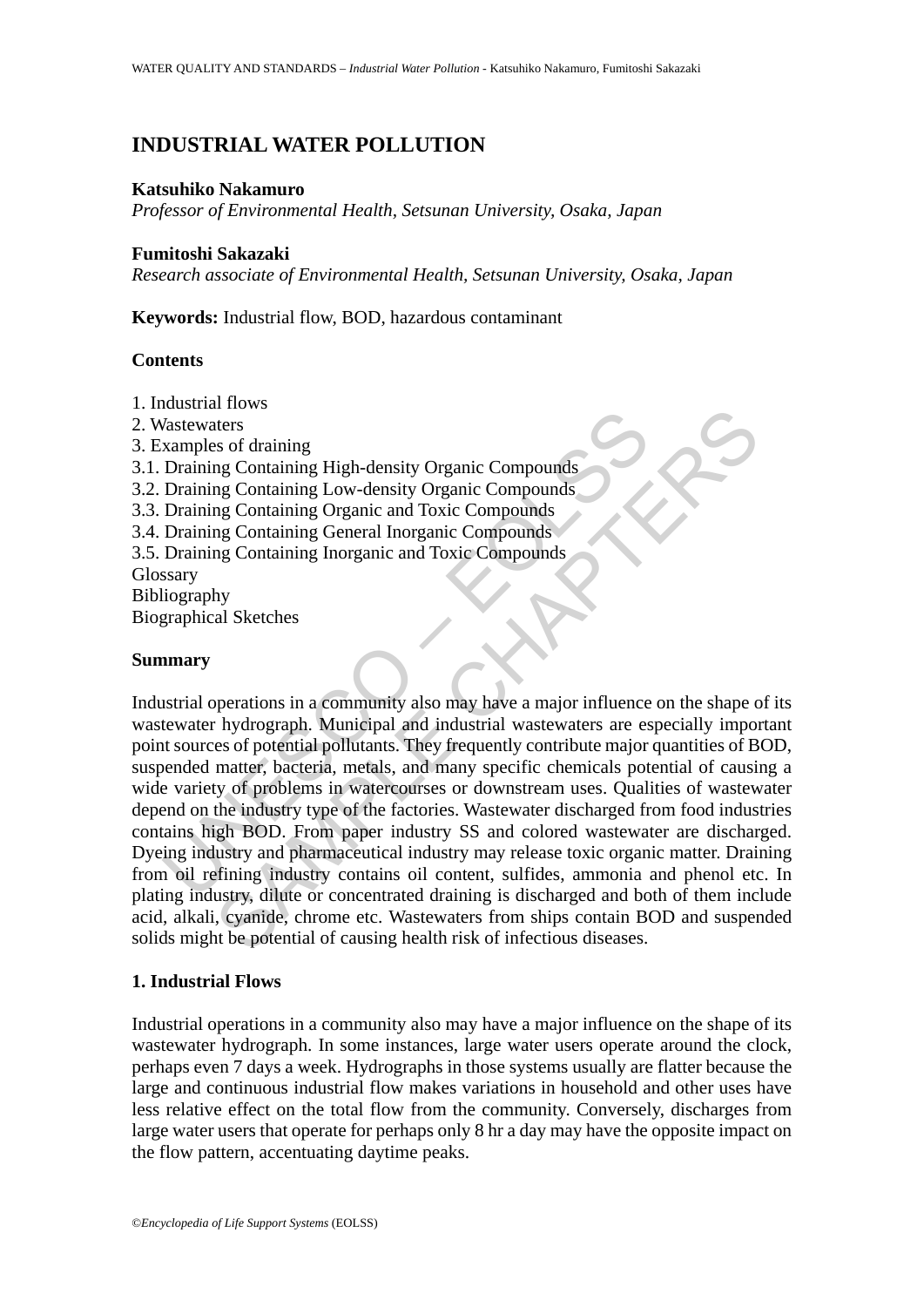#### **2. Wastewaters**

Municipal and industrial wastewaters are especially important point sources of potential pollutants; in fact, they frequently are viewed by much of the public as being responsible for most or all water pollution problems. They frequently contribute major quantities of oxygen-demanding materials (BOD), suspended matter, bacteria, metals, and many specific chemicals capable of causing a wide variety of problems in watercourses or downstream uses.

Wastewaters from ships and pleasure boats have received special attention in recent years, sometimes with little justification and often without sound judgment. Sanitary wastes from vessels contain oxygen-demanding materials and suspended solids, usually in quantities too small to cause significant problems in the receiving stream, although on rare occasions they conceivably might be capable of causing difficulties in crowded harbors. The principal concern about these wastes has been the potential health risk of transmitting diseases through body contact with water receiving them, through drinking waters, or through the consumption of shellfish and other aquatic life. It has not yet been documented that waterborne diseases actually have been transmitted in this fashion, because of discharges from boats, although the possible route of transmission obviously is there.

Control systems for sanitary and oily discharges from vessels have been implemented at considerable cost. However, they offer special regulatory problems because the thousands of individual boats are widely scattered and frequently on the move, making adequate surveillance through inspection virtually impossible.

occasions they conceivably might be capable of causing difficiors. The principal concern about these wastes has been the pote smitting diseases through hody contact with water receiving them ers, or through the consumption ions they conceivably might be capable of causing difficulties in crow eperincipal concern about these wastes has been the potential health rise is discasse shrough booth contact with water receiving them, through the cons Other wastewaters that only recently have been recognized as important are the by-products originating in the treatment of water for municipal and industrial supplies. These waters, mostly ignored for many years, include sludge accumulations in settling basing and wastewater flows from backwashing sand filters. They contain most of the suspended matter and microorganisms in the intake water as well as the chemicals added to facilitate their removal. Some water treatment plants also discharge large quantities of dissolved solids from ion-exchange processes or from other treatment systems needed to produce the required final water quality. Today, discharges from water treatment plants are subject to the same regulatory controls as wastewaters from other industrial operations.

# TO ACCESS ALL THE **7 PAGES** OF THIS CHAPTER, Visit: [http://www.eolss.net/Eolss-sampleAllChapter.aspx](https://www.eolss.net/ebooklib/sc_cart.aspx?File=E2-19-04-06)

#### **Bibliography**

- - -

James C. Lamb (1985), Water quality and its control, John Wiley and Sons, Inc. New York, USA. [This